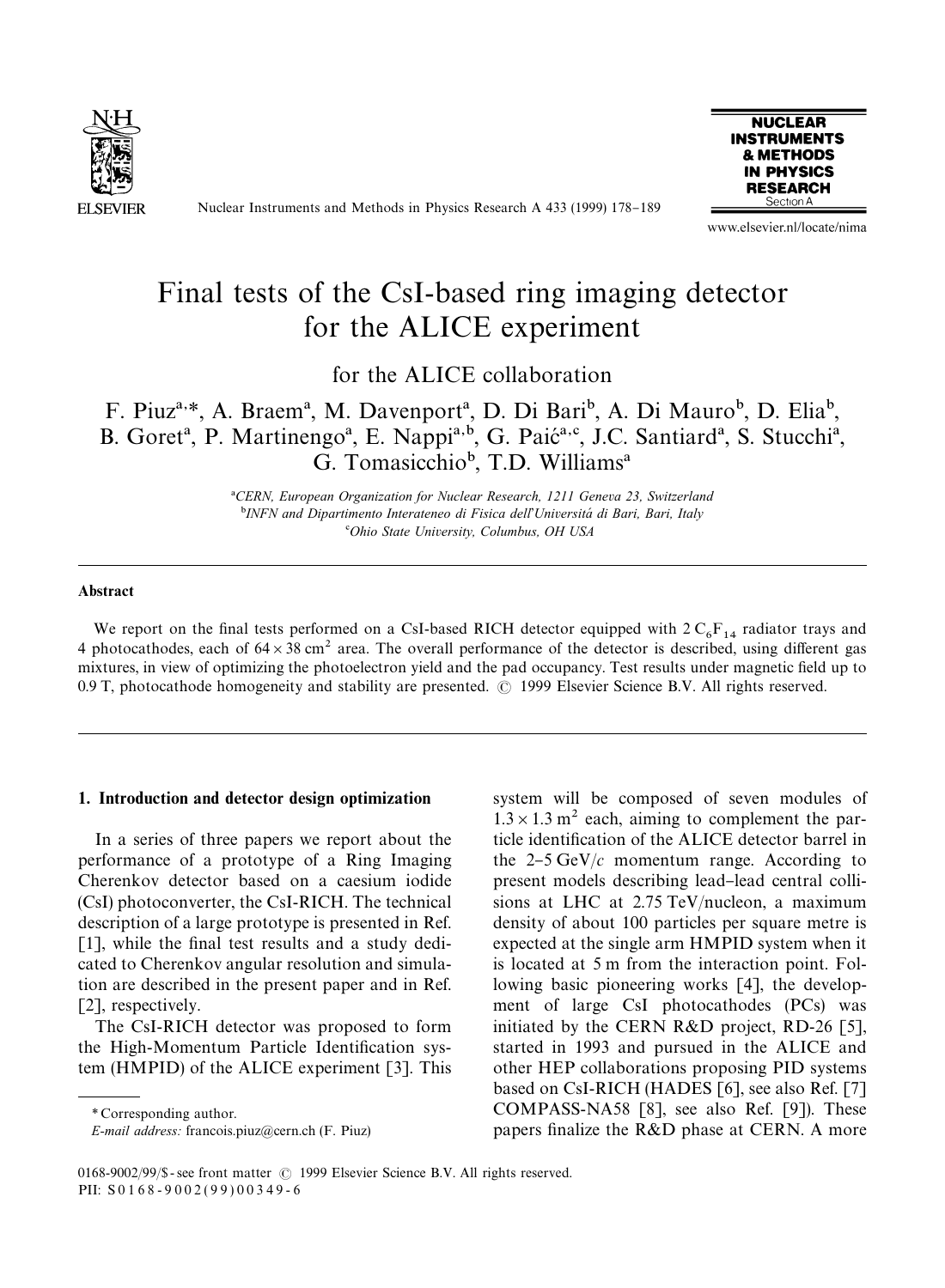

Fig. 1. Schematic cross-section of the CsI-RICH layout. The primary ionization deposited in the proximity gap is drained by the positively polarized wired electrode located close to the quartz window to avoid its collection by the photodetector. The main dimensions used in the large prototype are: radiator thickness: 10 mm, quartz window: 5 mm, MWPC gaps: 2 mm, wire cathode pitch:  $2 \text{ mm}$ , anode pitch:  $4 \text{ mm}$ , anode diameter:  $20 \mu \text{m}$ , pad size:  $8 \times 8$  mm<sup>2</sup>.

detailed description of the development work and the detector elements is found in the ALICE/ HMPID Technical Design Report [10].

Fig. 1 gives the main characteristics of the CsI-RICH layout. Cherenkov photons are emitted while charged particles traverse a 10 mm thick layer of  $C_6F_{14}$ . This liquid radiator medium is characterized by a refractive index and a low chromaticity which are adequate for particle identi fication in the momentum range required at ALICE. The Cherenkov photons impinge on the photodetector, separated from the radiator by a *proximity gap* of an adjustable depth, such that Cherenkov ring images of convenient size are obtained without a focusing device. The photodetector is an MWPC having its bottom cathode covered with a thin CsI layer, acting as a photoconverting plane. The same cathode is segmented into pads, of size  $8 \times 8$  mm<sup>2</sup>, in order to achieve a twodimensional localization of the photoelectrons, mandatory in the ALICE high-density environment. Given the MWPC geometry, every singleelectron event is detected as a pad cluster of typical size of  $1-3$  pads. The use of an analog multiplexed front-end (FE) electronics allows for a uniform low thresholding of  $0.6 \text{ fC} + 0.03 \text{ [1,10]}$  and accurate centroid localization.

The detector layout adopted for the CsI-RICH is quite attractive, because it allows a simple and economic design of large modules, composed of a radiator tray and a conventional MWPC, both enclosed in the same gas volume. However, the use of an MWPC with an open geometry and a two-dimensional pad readout necessitated careful optimizations in order to maintain a stable detector operation and to achieve the expected Cherenkov angular resolution in the high-density environment at ALICE. Hence, a crucial parameter is the fraction of pad hits per event, or pad occupancy, which has to be minimized in order to achieve the ring pattern recognition. Let us overview the two features expected to affect the pad occupancy and the chamber operation.

(i) As in any photoelectron detection based on the use of a wire chamber, the high gain, necessary for efficient single-electron detection, may lead to sustained discharges due to the photon feedback mechanism. The number  $N_{\text{feed}}$ , of secondary photons emitted isotropically by the primary avalanche is proportional to its size *G*, i.e. the chamber gain, and can be expressed as  $N_{\text{feed}} = k_1 \times G$ , where  $k_1$  is gas dependent. A fraction  $k_2$  of these photons is converted by the photoconverting medium into secondary electrons and may initiate diverging processes if the product  $k_2 \times N_{\text{feed}}$  approaches 1.

(ii) The feedback generation of secondary electrons also results in enlarging the final cluster size, in case of overlap with the primary one, or even produces multi-cluster events, that increases the pad occupancy. The shape of the induced charge will be disturbed by such overlaps, degrading the centroid evaluation and the resulting localization accuracy.

Facing the necessity of minimizing the gas gain, the CsI-RICH layout has several beneficial features allowing to preserve the single-electron detection efficiency. Contrary to gaseous photoconverters, only a fraction of the feedback photons, isotropically emitted in the chamber gas, will be converted, thanks to the planar PC geometry. Indeed the wider the emission angle of the feedback photon, the more probably it will be lost by reflection on the dielectric surface of the CsI PC. Furthermore, since the pad size is large compared to the gap, the secondary conversions frequently occur at the same pad as the primary one, in fact reinforcing the induced signal.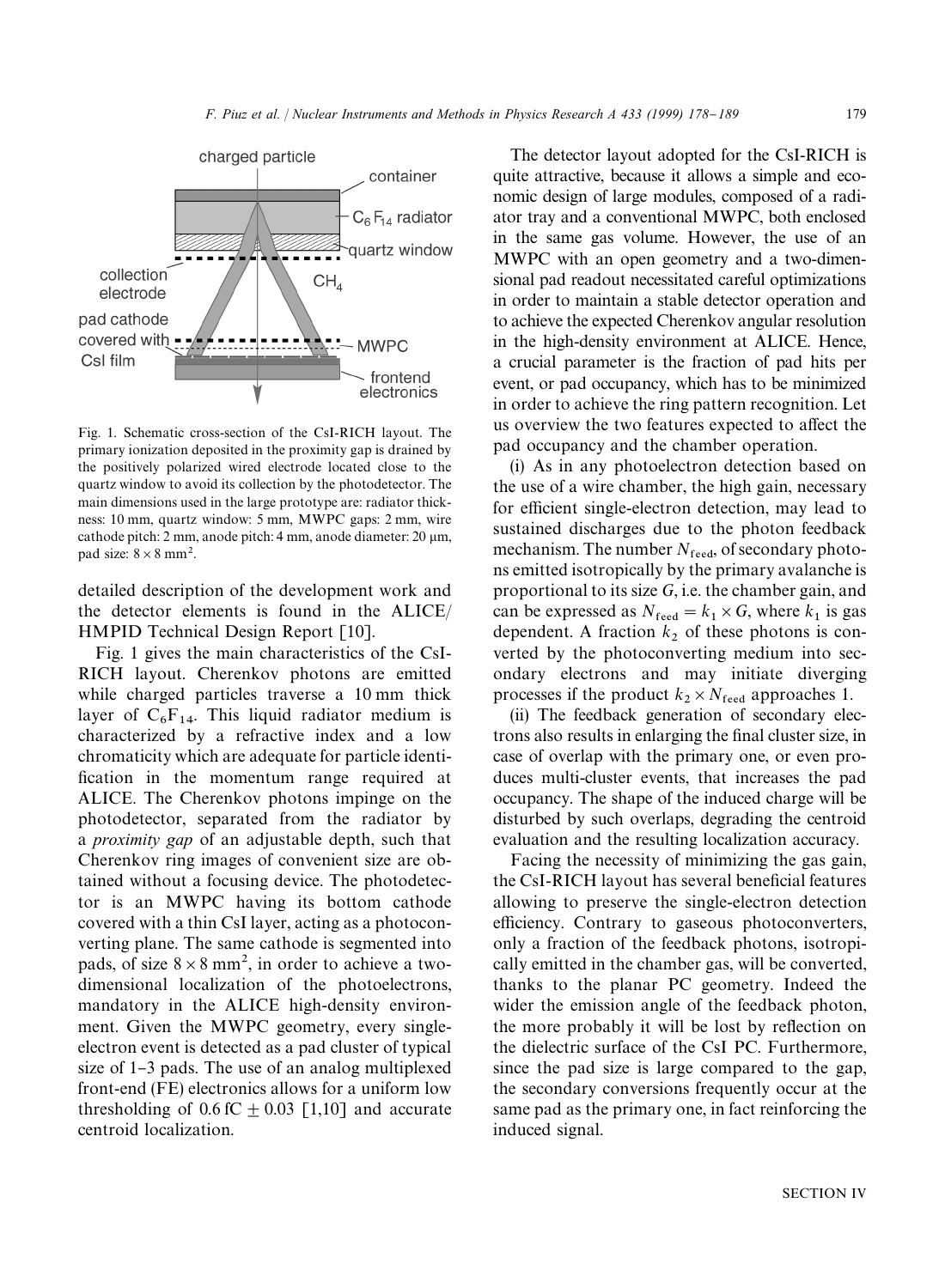

Fig. 2. Charge induced at the anode (a) and at the bottom cathode (b-d) by the motion of the ionic charge  $Q_0$  as a function of time. At time 0, *<sup>Q</sup>*<sup>0</sup> , the avalanche charge, is assumed punctual and located at the anode wire at a polar angle  $\alpha$  defined in the drawing at the bottom. The 3 curves are plotted for 3 different starting angles,  $\alpha = 0^{\circ}$ , 90° and 270°. The induced charge is expressed as a fraction of  $Q_0$  and represents the charge to be measured with a front-end electronics of integrating time  $T$ . In the CsI-RICH, the  $\alpha$  values range from 180 $^{\circ}$  to 360 $^{\circ}$  since the photoelectron is emitted by the bottom cathode. The ion mobility is  $1.5 \times 10^{-6}$  cm<sup>2</sup>/s<sup>1</sup> V<sup>1</sup>.

The primary photoelectron, being emitted by the measuring pad, leads to an optimal an-ode-to-cathode coupling, since the avalanche always develops in the gap where the induced signal is measured, as shown in Fig.  $2 \lfloor 11 \rfloor$ .

## 2. Basic CsI-RICH study

Let us first introduce the experimental quantities used to evaluate the detector performance expressed by

$$
N_{\text{phel}} = LN_0 \varepsilon_{\text{det}} \sin^2 \theta_{\text{c}} \tag{1}
$$

where  $N_{\text{phel}}$  is the number of Cherenkov photoelectrons, L is the radiator thickness,  $\theta_c$  is the Cherenkov angle,  $\varepsilon_{\text{det}}$  is the single-electron detection efficiency and  $N_0$  is the detector factor of merit [12].

As seen in Fig. 3, the pad array is divided into three zones: a zone surrounding the particle impact, a Cherenkov ring fiducial zone, and the rest of the pattern corresponding to background hits. They are referred to as MIP, fiducial, and background zones, respectively. The variables listed below can be independently analysed for each zone of the pad array:

- (a)  $N_{\text{pad}}$ : the total number of hit pads per zone.
- (b)  $N_{\text{raw}}$ ; the number of raw clusters per zone; a raw cluster is defined as a pad pattern having all pads adjacent by at least one edge. Largesized clusters are usually formed by several overlapping single patterns.
- (c)  $N_{\text{res}}$ : the number of resolved clusters per zone; in the fiducial zone a resolved cluster is assumed to correspond to a single Cherenkov



Fig. 3. Single Cherenkov ring event with the three zones used for cluster finding. A pad unit is  $8 \times 8$  mm<sup>2</sup>.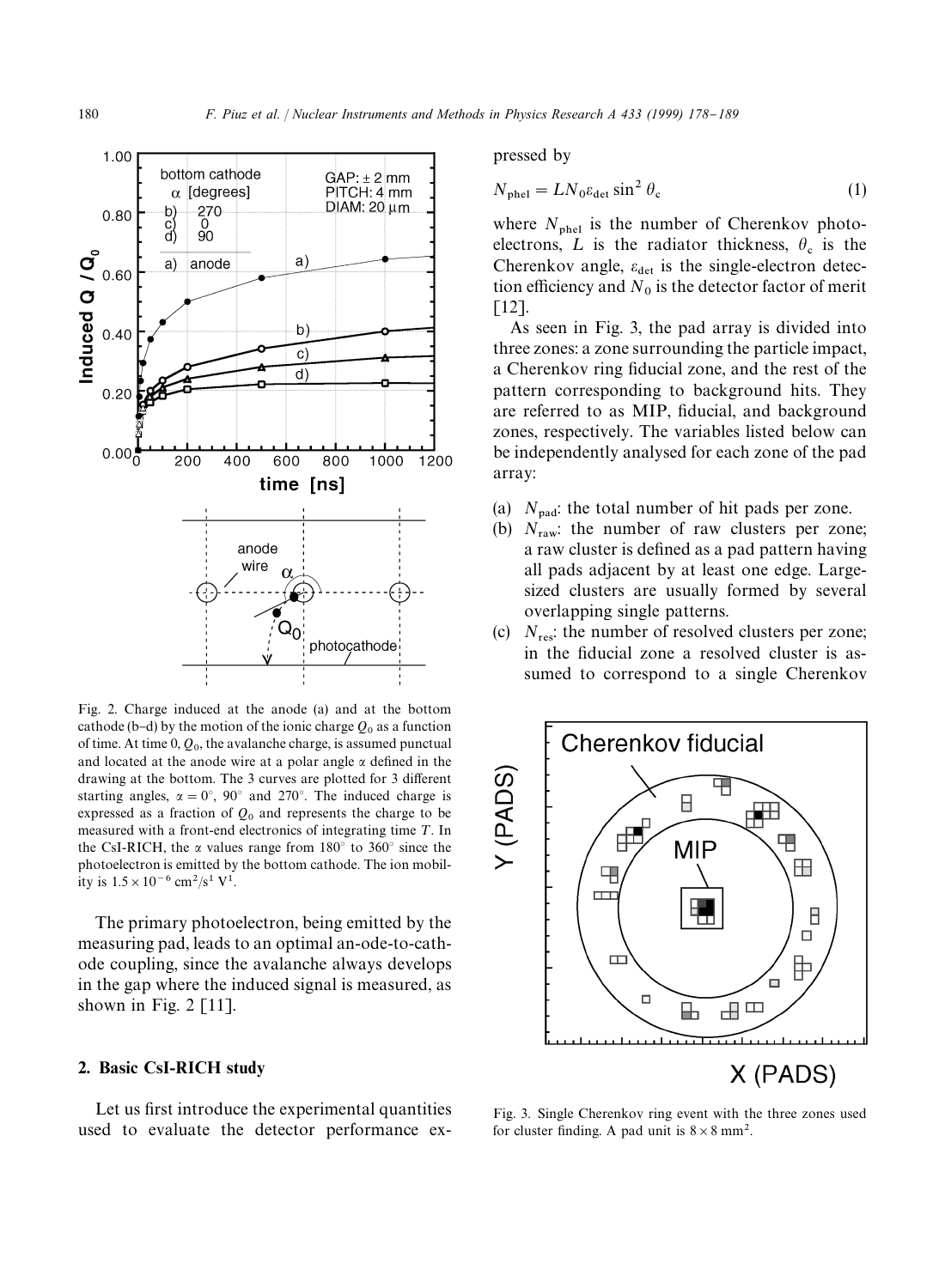photoelectron according to deconvolution algorithms applied to raw clusters.

- (d)  $N_{\text{tot}}$ : total number of single electrons (Cherenkov and photon feedback) inside a fiducial Cherenkov area.
- (e)  $A_0$  is the mean of the single-electron pulseheight distribution (SE-PHD) seen in the next figure, obtained from resolved clusters. In what follows,  $A_0$  will be the variable used to study the detector properties as function of the chamber gain, in order to normalize all results to the chamber gain independent of the experimental conditions (different gas pressure, gas mixtures, gap, etc.). The chamber gain is proportional to

 $A_0$  with a factor given by Fig. 2 at our working integration time of 700 ns.  $A_0$  is expressed in units of ADC-channel, one unit being equivalent to 0.17 fC or 1062 electrons in our experimental setup [1,10]. Note that the ratio of the total pad pulse height (PH) measured inside the ring fiducial zone over  $A_0$  provides  $N_{\text{tot}}$  whatever the cluster overlaps are.

# *2.1. Experimental setup*

Several CsI-RICH prototypes were built and tested: Proto-1 has  $32 \times 30$  cm<sup>2</sup> active area; Proto-2 has  $0.8 \times 1.3$  m<sup>2</sup> active area and comprises 4 CsI



Fig. 4. Experimental distributions from the SPS beam test: 350 GeV/ $c$  pion at normal incidence, radiator: 10 mm C<sub>6</sub>F<sub>14</sub>, detector gas:  $CH<sub>4</sub>$ , anode voltage: 2100 V. (a) Single-electron PH spectrum, (b) the lower part of spectrum (a) with the PH threshold in evidence (one ADC channel corresponds to 0.17 fC), (c) number of pad hits per ring, (d) size and (e) frequency of raw and resolved clusters in the fiducial zone.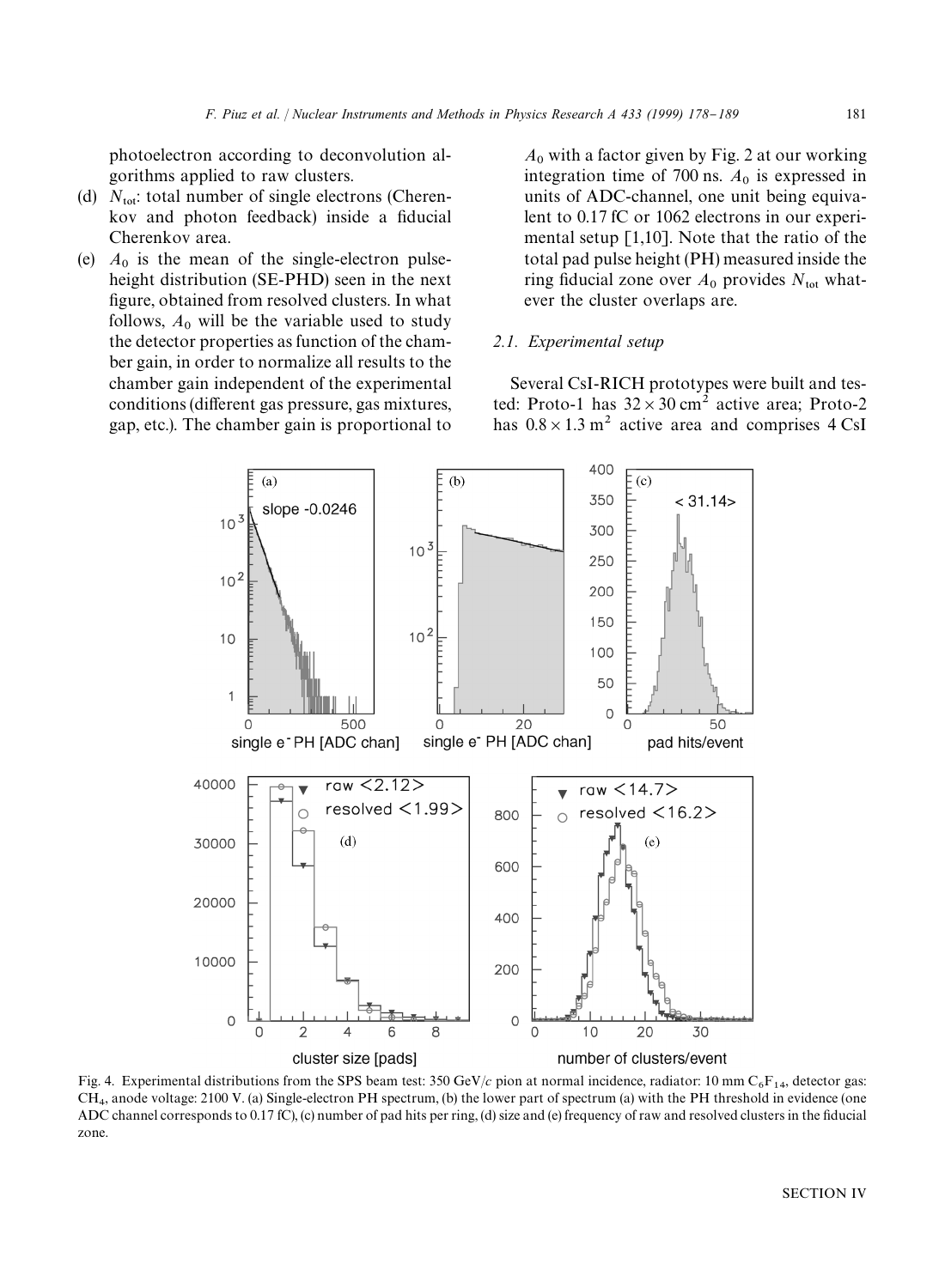PCs of  $64 \times 38$  cm<sup>2</sup> and 2 radiator trays,  $133 \times 40 \times 1$  cm<sup>3</sup> each, filled with  $C_6F_{14}$ . This prototype is exactly  $\frac{2}{3}$  of a full size HMPID module in ALICE.

The detectors were tested at the CERN-PS/T11 beam line using positive secondary particles of  $1-3.5$  GeV/ $c$  and at the CERN/SPS-H4 line using 350 GeV/*c* pion beam, allowing also for exposure to dense multi-particles events obtained by interactions on target. The test setup was usually a telescope composed of a trigger system, a set of 4 tracking pad chambers and a time-of-flight array [10].

# *2.2. Characteristic experimental distributions and dependence on the chamber gain*

Fig. 4 shows some distributions characterizing a test run of Proto-2 at the SPS. In particular, plot (b) gives a zoom-in at low PH values of the SE-PHD shown in (a), the steep edge of the distribution represents the mean threshold value achieved by the FE electronics [1,10]. This value,  $A_{th}$ , of 3-4 ADC channels, corresponds to 3–4 times the sigma of the electronic noise distribution measured for every channel. The single-electron efficiency,  $\varepsilon_{\text{det}}$ , is represented in Fig. 5 as a function of the singleelectron mean PH, according to  $\varepsilon_{\text{det}} = \exp(-A_{\text{th}})$  $A_0$  applicable in the case of exponential SE-PHDs.

Fig. 6 shows characteristic plots derived from the previous distributions as function of the mean PH. One can notice (6a) that  $N_{\text{res}}$  tends to reach a plateau of 15-16 Cherenkov photoelectrons per ring, while the total number of electrons  $N_{\text{tot}}$  increases almost linearly with the chamber gain. Such a linear dependence is expected since the feedback photons add a contribution that increases linearly with the chamber gain  $(Eq. (1))$ . On the contrary,  $N_{\text{res}}$  remains flat, as expected at the full detection efficiency plateau and since primary and secondary clusters frequently overlap for geometrical reasons. As pointed before, such a feature has a beneficial effect on the detection efficiency since a fraction of the events is composed of two photoelectrons but, on the other hand, the feedback photons contribute also to increase the pad pattern occupancy by enlarging the size of the clusters and their number. This is illustrated in Fig. 6a showing  $N_{\text{pad}}$ , the



Fig. 5. Single-electron detection efficiency as function of the single-electron mean PH calculated at different experimental FE electronics thresholds. One ADC channel corresponds to 0.17 fC.

number of pad hits per ring, monotonically increasing with the chamber gain. Fig. 6b shows the ratio of the total number of electrons to the number of Cherenkov resolved clusters, providing the mean number of photoelectrons per cluster. This number gives an approximate evaluation of the fraction of feedback photons, however, convoluted with a small contribution of primary Cherenkov clusters geometrically overlapped (Fig. 3). The rise of  $N_{\text{tot}}/N_{\text{res}}$  observed in Fig. 6b at low amplification results from the selection by thresholding of largesized avalanches which may be originated by more than one photoelectron. In the next section, we shall investigate the possibility of reducing  $N_{\text{tot}}/N_{\text{res}}$ , i.e. the pad occupancy, by using different gas mixtures.

#### 3. Other properties of the CsI-RICH

# 3.1. Influence of gas mixtures on photoelectron yield *and photon feedback*

It has been demonstrated in Refs. [13,14] that the operation of a CsI PC in a gas medium at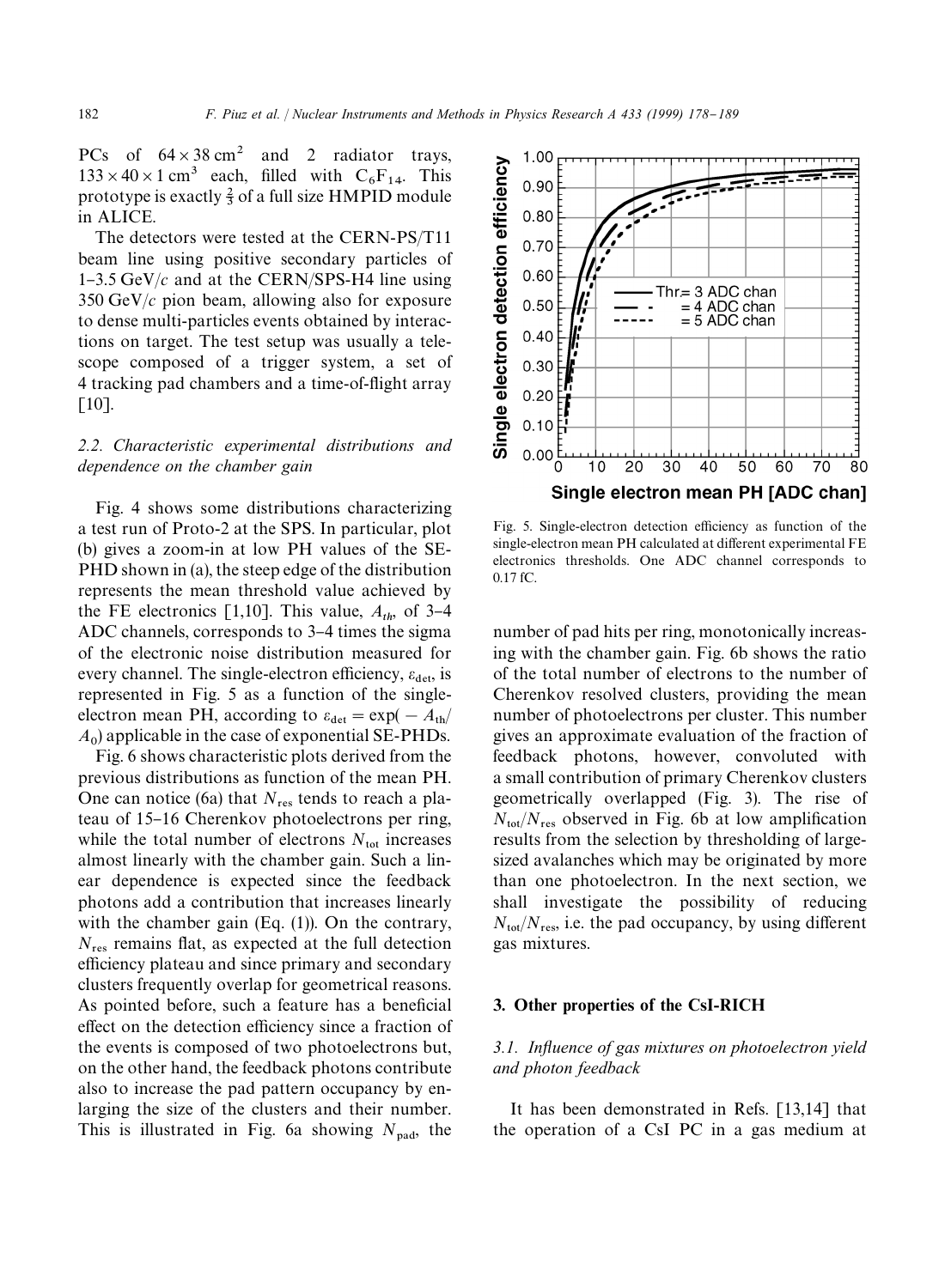

Fig. 6. (a) The mean number of pad hits  $(N_{pad})$ , the total number of electrons ( $N_{\text{tot}}$ ) and the number of 'Cherenkov electrons' ( $N_{\text{res}}$ ) per ring as function of the single-electron mean PH, obtained by varying the anode voltage. (b) Ratio  $N_{\text{tot}}/N_{\text{res}}$ , representing the mean number of electrons per clusters. One ADC channel corresponds to 0.17 fC. Experimental conditions: 350 GeV/*c* pions at normal incidence, radiator: 10 mm  $C_6F_{14}$ , detector gas: CH<sub>4</sub>.

atmospheric pressure results in a loss of photoelectrons, depending on the gas species and the reduced field  $E/p$  value at the PC surface. Pure CH<sub>4</sub> was shown to cause only a few % loss, while noblegas based mixtures considerably decrease the photoelectron yield. In addition,  $CH<sub>4</sub>$  has excellent UV transparency which is quite attractive. However, this good transparency makes its contribution to photon feedback non-negligible, due to the three emission lines at 156, 166, 193 nm. In addition, recent results from GALICE simulation show how important the conversion of slow neutrons in a hydrogenated gas could be. These very heavily ionizing events ( $\sim$  MeV local energy deposition) might be responsible for damaging the chamber. We present a study of the influence of the gas mixtures on the photoelectron yield and the photon feedback ratio.

In Fig. 7,  $N_{res}$  and the ratio  $N_{tot}/N_{res}$  are plotted as a function of  $A_0$ , for various gas mixtures,  $\text{CH}_4$ ,



Fig. 7. Gas mixtures studies: Proto-1, 350 GeV/*c* pions at normal incidence, radiator: 10 mm  $C_6F_{14}$ . (a) The mean number of Cherenkov electrons per ring  $(N_{res})$  as a function of the singleelectron mean PH. (b) The ratio  $N_{\text{tot}}/N_{\text{res}}$ , representing the mean number of electrons per cluster. One ADC channel corresponds to 0.17 fC.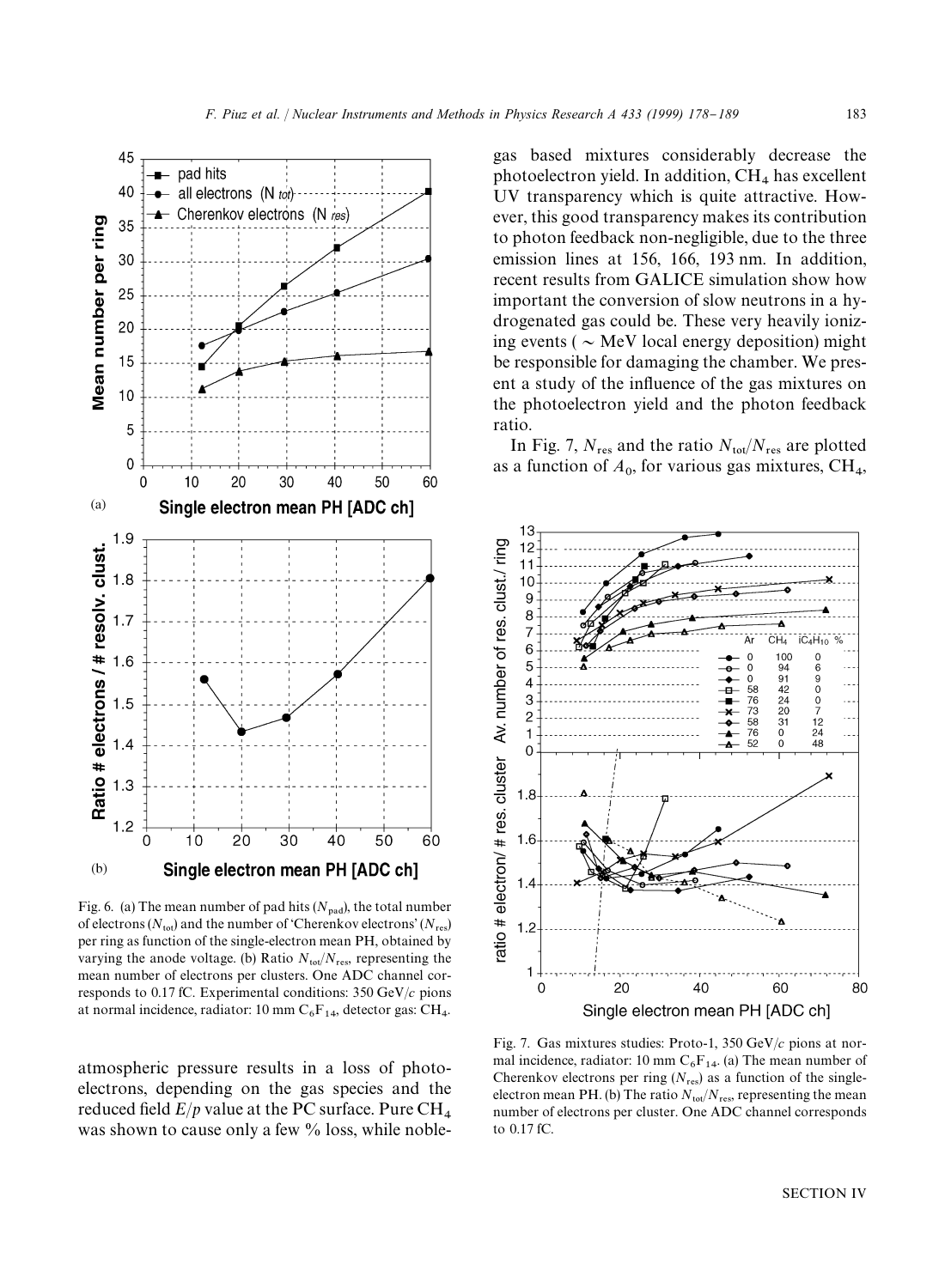$CH_4/i-C_4H_{10}$ ,  $Ar/CH_4$ ,  $Ar/i-C_4H_{10}$ ,  $Ar/CH_4/i-C_4H_{10}$  $C_4H_{10}$ . i-C<sub>4</sub>H<sub>10</sub> is known for its efficient quenching property.

Fig. 7a shows that the photoelectron yield is maximum using pure  $\text{CH}_4$ , and decreases when increasing the i- $C_4H_{10}$  fraction in the mixture. Compared to pure  $CH_4$ , the photoelectron yield loss is 13% by adding  $10\%$  i-C<sub>4</sub>H<sub>10</sub> and 45% in  $Ar/i-C_4H_{10}$  (52/48). A part of that loss can be attributed to a poorer i-C<sub>4</sub>H<sub>10</sub> UV transparency (the 98.7% purity i-C<sub>4</sub>H<sub>10</sub> used in our test was not purified by Oxysorb cartridges). The 'noble-gas backscattering effect'  $[13,14]$  can be evaluated by comparing mixtures having about the same i- $C_4H_{10}$  fraction, that is  $CH_4/i-C_4H_{10}$  (94/6) and  $Ar/CH_4/i-C_4H_{10}$  (73/20/7) where the loss is 20%.  $Ar/CH<sub>4</sub>$  mixtures seem able to achieve the same plateau as CH<sub>4</sub>; however, owing to the poor quenching of  $CH_4$ , the feedback yield is so high that the cluster resolution is degraded. In addition, microdischarges were observed at such a rate that the use of these mixtures is out of question for stable operation.

Fig. 7b shows the variation of the ratios  $N_{\text{tot}}/N_{\text{res}}$ as a function of  $A_0$ . As said above,  $N_{\text{tot}}/N_{\text{res}}$  quantifies the fraction of photon feedback per ring in the Cherenkov fiducial zone. A rapid increase of the photon feedback yield is observed in  $Ar/CH<sub>4</sub>$  mixtures already at low gain, making these mixtures useless even with  $50\% \text{ CH}_4$ . For the other mixtures,  $N_{\text{tot}}/N_{\text{res}}$  shows a minimum at ADC channel 20}30. In fact the falling part on the left of the plots comes from the poor efficiency at low  $A_0$ , as seen in Fig. 7a. The lowest minimum value, 1.38, is obtained with  $\text{CH}_4/\text{i}-\text{C}_4\text{H}_{10}$  mixtures for  $A_0$  up to 40 ADC channels, providing full single-electron detection efficiency (Fig. 5). Although a comparable minimum is achieved in pure  $\text{CH}_4$ , it is obtained at lower  $A_0$ , with only about 60% efficiency. Ternary and  $Ar/i-C_4H_{10}$  mixtures show a ratio almost constant with  $A_0$  but, as seen in Fig. 7a, the photoelectron yield might be too low.

In conclusion, the best mixture from the point of view of detector performance seems to be  $\text{CH}_4$ /  $i-C_4H_{10}$ , allowing to reach the smallest pad occupancy at the cost of a slightly reduced  $N_{\text{res}}$  value. However, the large hydrogen content increases the neutron conversion. Another candidate, containing less hydrogen, could be  $Ar/CH_4/i$ .  $C_4H_{10}$  58/31/12.

# *3.2. Minimum Ionizing Particle* (*MIP*) *detection and associated background*

In order to study the pad patterns specific to MIPs, in the absence of Cherenkov events, measurements were taken after emptying the radiator. The beam spot size at the chamber was of a few tens of  $mm^2$  (pion, 350 GeV/*c*).

Given the high yield of feedback photons associated with large MIP avalanches, an MIP event can contain several separated clusters. Fig. 8a shows the total number of clusters per event, which can be split into two groups. A small fraction comes from secondary interactions that are identified by the external pad chamber telescope. The larger group of clusters is identified as the feedback photon contribution, since their PH distribution is found exponential and comparable to that of single Cherenkov photoelectrons under the same detector gain [10]. In Fig. 8b, the mean cluster size is plotted versus the chamber gain only for single clustered MIP events (primary and secondary clusters are overlapping). The distance of the clusters (only those found outside the MIP primary cluster area) from the MIP impact is plotted in Fig. 8c. This distribution extends to large distances not compatible with the assumption that the emitting secondary photon source is located at the anode wire only. One has to assume emitting sources more distant from the pad plane like parasitic Cherenkov light (delta rays in the quartz window) or reflections at the quartz surfaces.

In conclusion, feedback photons increase the pad occupancy of MIP events by generating on the average about 2 clusters per MIP. The centroid accuracy is also slightly affected by cluster overlaps.

# *3.3. Influence of magnetic field on the photoelectron yield*

When operating the CsI-RICH in a magnetic field parallel to the PC plane, photoelectrons, emitted nearly at rest from the CsI PC, are submitted to the resulting force of crossed electrical and magnetic fields. Depending on the energy and emission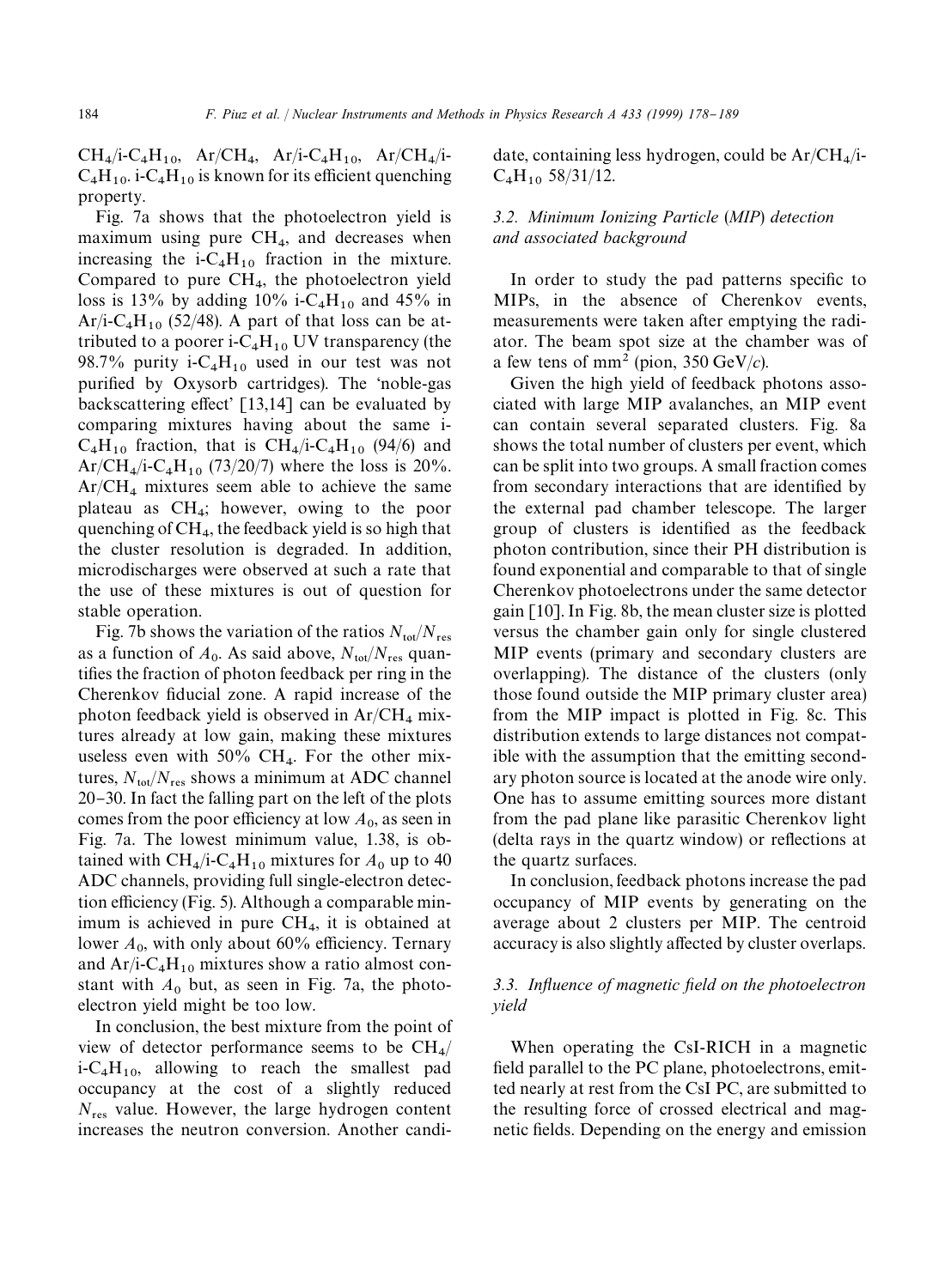

Fig. 8. MIP detection with empty radiator, 350 GeV/*c* pions at normal incidence, detector gas: CH<sub>4</sub>. (a) Background associated to MIP primary clusters: number of clusters per event as function of HV. (b) Mean size of single cluster events as function of HV. (c) Distribution of the distance of background secondary clusters to the impact point of their primary MIP.

angle of the photoelectron, the curling of its trajectory during the first mean free path in the gas could send it back to the PC. Since, to our knowledge, the distributions of the energy and emission angle of the photoelectron are not available, a direct test was carried out installing proto-1 inside the GOLIATH magnet of NA57, providing an adjust-



Fig. 9. (a) The performance of a CsI PC placed parallel to a uniform magnetic field. (b) Mean number of Cherenkov electrons per ring  $(N_{res})$  as a function of the chamber gain at different magnetic field intensities. Part of the drop with respect to nofield value originates from an increase of the common noise induced by the magnet operation. Experimental conditions: Proto-1, 350 GeV/*c* pions at normal incidence, radiator: 10 mm  $C_6F_{14}$ . One ADC channel corresponds to 0.17 fC.

able field between 0 and 1.5 T, parallel to the PC. We used pions of 350 GeV/*c*. Fig. 9a shows the variations of  $N_{\text{nad}}$ ,  $N_{\text{res}}$  and  $N_{\text{tot}}$  as a function of the magnetic field measurements taken at the same gas gain: a slight decrease is observed of about 8% at 0.9 T. Fig. 9b shows the variations of  $N_{\text{res}}$  versus  $A_0$ , which is proportional to the electrical field at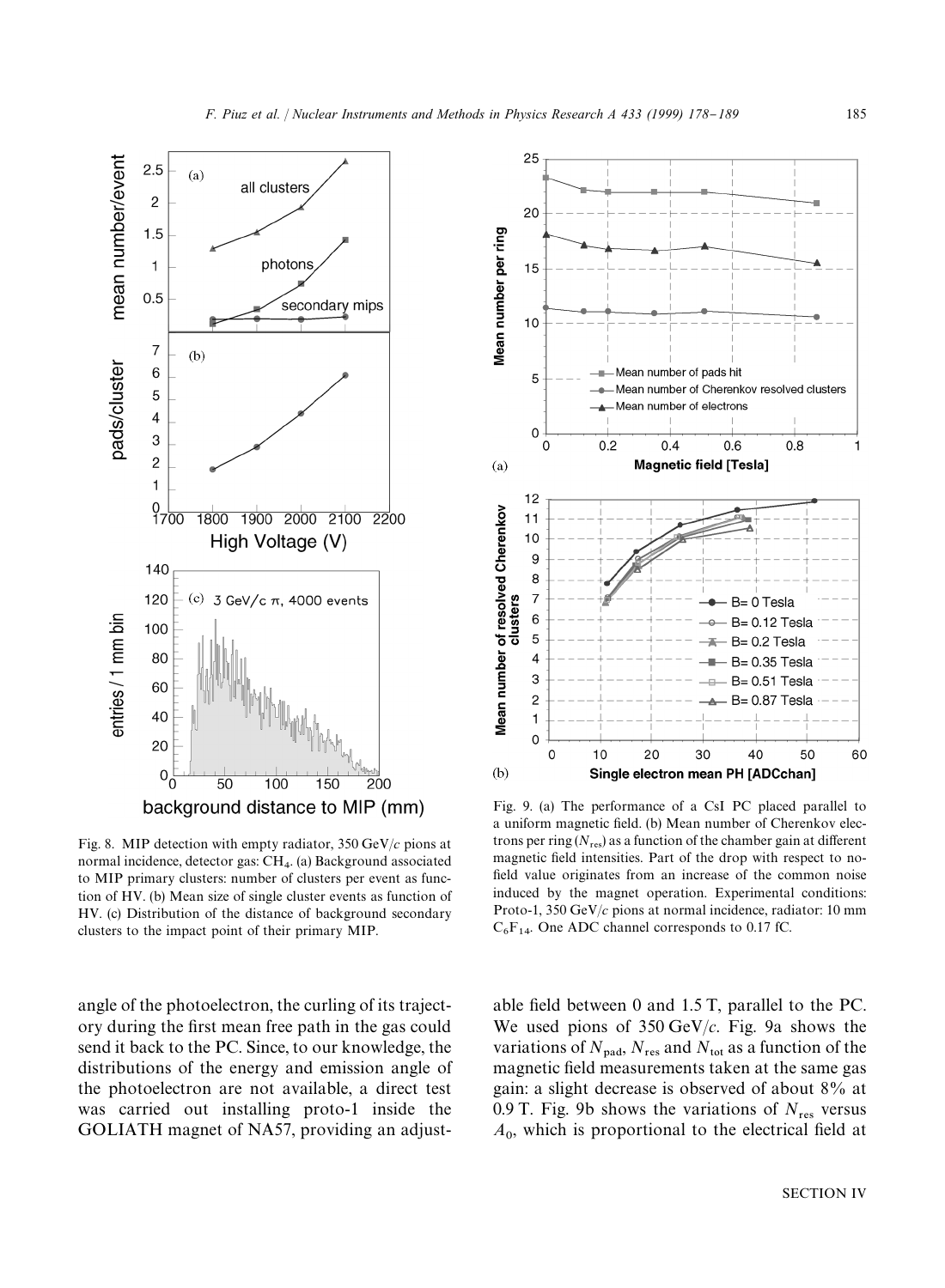the PC surface, for various magnetic field values. It can be seen that the curves remain parallel at different magnetic fields down to the minimum electrical field. The  $E/p$  under test range from 3.8 to 4.2 (V/cm)/Torr. In conclusion, the operating magnetic field at ALICE of  $0.2$  T is not expected to affect the performance of the CsI-RICH.

# 4. Long-term performance of the CsI-RICH prototypes

#### *4.1. Operation of the detector*, *chamber current*

Despite the presence of a semi-insulating CsI layer, the commissioning of a new PC has never required any conditioning time: the working voltage is reached in less than one hour with a very low dark current (less than  $10$  nA) and very rare 'microdischarge' events when  $\text{CH}_4$  or  $\text{CH}_4/\text{i-}C_4\text{H}_{10}$  mixtures are used. The noble-gas based mixtures are more unstable under local beam irradiation at  $10^4$  1/cm<sup>2</sup> s rate, where voltage trips are observed. The dark current delivered by the  $1 \text{ m}^2$  area of the large prototype is  $1-2$  nA and is stable during beam operation. Local beam irradiation up to  $2 \times 10^4$  1/cm<sup>2</sup> s can be sustained. Such a rate is several orders of magnitude larger than the local rate expected at ALICE (10–50 particles/cm<sup>2</sup> s).

#### *4.2. Photon yield uniformity*

In order to evaluate the uniformity of the photoelectron yield of a CsI PC, pad patterns of rings are overlapped to create a two-dimensional hit density plot that allows in turn to plot the hit density per unit angle versus azimuthal angle of the ring. Such a plot is shown in Fig. 10, indicating a uniform response all around the ring. The variation of the azimuthal density was never found to be larger than 10%, demonstrating a satisfactory uniformity of the response of the PC over its whole area.

# *4.3. Stability of the CsI photocathode*

Following a first performance evaluation just after production, several PCs were periodically reevaluated at the test beam in order to control their

Entries 42273 Mean 180.4 entries/ 1 degree bin<br>انا<br>م 200 100 300  $\Omega$ ring azimuthal angle [degrees]

Fig. 10. Azimuthal distribution of the number of hits in a  $1^\circ$  bin along the Cherenkov fiducial zone. (3000 events, PC32, radiator: 10 mm  $C_6F_{14}$ , detector gas: CH<sub>4</sub>, anode voltage: 2050 V).

stability versus chemical contaminations such as moisture, oxygen, etc. Fig. 11a shows the evolution of PC19 and PC24, two of our oldest PCs. Even though these PCs were removed and remounted about 10 times from proto-1, under non optimal conditions, long plateaus are observed corresponding to less than 5% QE drop over three years. The production and the handling of the last PCs, PC29–PC32, equipping the large prototype, were performed with more care and better controls. They show, in Fig. 11b, an excellent stability over their first year of operation.

#### 5. Final beam test of CsI-RICH prototype

The large prototype was assembled in 1996 and the first large PC, PC26, tested at  $PS/T11$  in December 1996. The four final PCs  $(PC29-PC32)$ were processed and tested with small radiators at T11 from June to October 1997, followed by three periods at the SPS-H4 line, ending in July 1998. Single-particle runs were taken scanning at three beam positions the four PCs, at different particle incident angles:  $0-10^{\circ}$  by step of 2.5°. It is shown in Fig. 12 that the number of Cherenkov photons per ring,  $N_{\text{res}}$ , is slightly decreasing when the track incident angle increases from  $0^{\circ}$  to  $10^{\circ}$ .

The total time of exposure to the beam was about 30 days. The irradiation rate was typically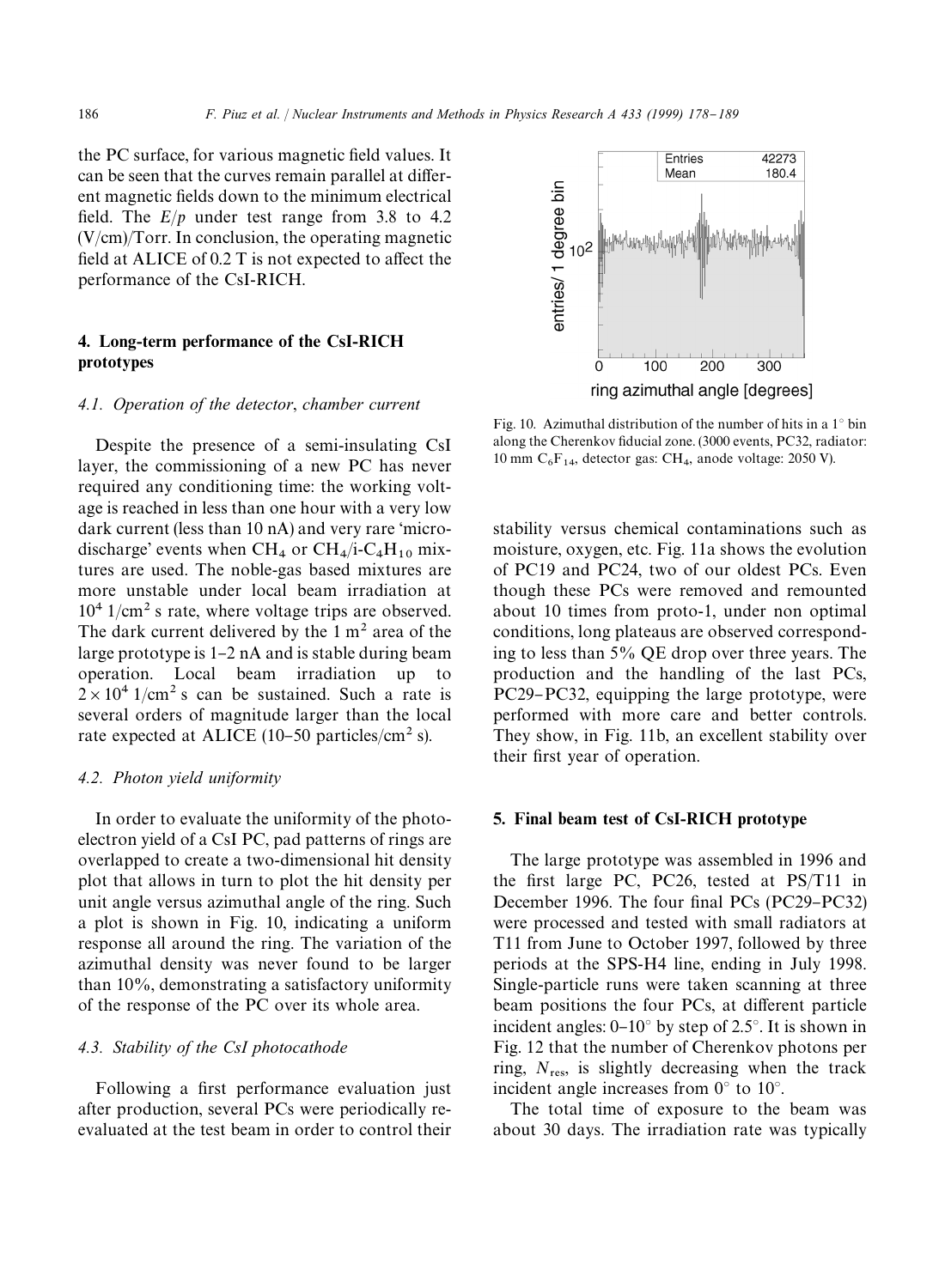

Fig. 11. Evolution of the CsI PCs quantum efficiency, evaluated in beam tests as described in Ref. [12], from the deposition time. (a) PC size:  $30 \times 30$  cm<sup>2</sup>. (b) PCs of  $64 \times 38$  cm<sup>2</sup> size equipping the large prototype, PC29 to PC32. When not exposed to the test beam, the PCs are continuously flushed with argon at 30 l/h.

 $5$  kHz on a beam spot of 1 cm<sup>2</sup>, corresponding to a maximum current of  $30 \text{ nA/cm}^2$  at maximum gain. During monitoring, neither microdischarges nor HV trips were observed, indicating a quite stable operation.  $CH<sub>4</sub>$  was mainly used as amplification gas at a flow of  $30 \frac{1}{h}$ . The contamination level was kept at less than 10 ppm for oxygen and moisture. The description and performance of the  $C_6F_{14}$  radiator system are reported in Ref. [10].

In Fig. 13a, the variation of the gain  $A_0$  is represented versus the chamber voltage obtained with the beam centred at the middle of each PC. While the same gain curves are measured in the quadrants of the chamber corresponding to PC30 and PC32, the curves are shifted by  $+30$  V for PC31 and  $-30$  V for PC29, with respect to PC30, PC32. At an operational voltage of 2050 V, that shift corresponds to a 20% variation of the chamber gain. Given the relative positions of PC29 and PC31 on the detector, the gap variation cannot be attributed to an overall deformation of the main frame due to



Fig. 12. Mean number of Cherenkov electrons per ring  $(N_{res})$  as a function of the incident angle of the MIP track. Experimental conditions:  $350 \text{ GeV}/c$  pions, radiator:  $10 \text{ mm } C_6F_{14}$ , detector gas: CH<sup>4</sup> , anode voltage: 2100 V.

the overpressure but to gap differences of each pad panel resulting from the adjustment procedure (frame machining). Such a gain difference corresponds to a variation of  $120 \mu m$  of the nominal 2 mm gap value. The incidence on the clustering is shown below.

In Fig. 13b, the photoelectron yield,  $N_{\text{res}}$  and the number of pads hit per ring in the four PCs are compared. A mean value of  $N_{\text{res}} = 14.9 \pm 1.5$  is obtained at  $A_0 = 40$  ADC channels. This spread is not correlated to the different gains reported in Fig. 13a: PC31 and PC32, achieving the best yields, are located in gaps of low gain. This reflects, in fact, a spread in the QE value, as seen in the plot (c) of the ratio  $N_{\text{tot}}/N_{\text{res}}$  correlating PCs of low QE to PCs of low photon feedback. This spread is actually found acceptable in the context of our pattern recognition efficiency. The prototype was operated in July 1998 with  $CH_4/i-C_4H_{10}$  mixtures. When adding isobutane, the photoelectron yield drops down by  $10-20\%$  accompanied by a significant decrease of the feedback photon yield at high gain.

Finally, the prototype was exposed to multiparticle events at SPS/H4, obtained by the 350 GeV/*c* pion beam interacting on a beryllium target. A telescope composed of four pad chambers was used for the full event reconstruction. Still, the detector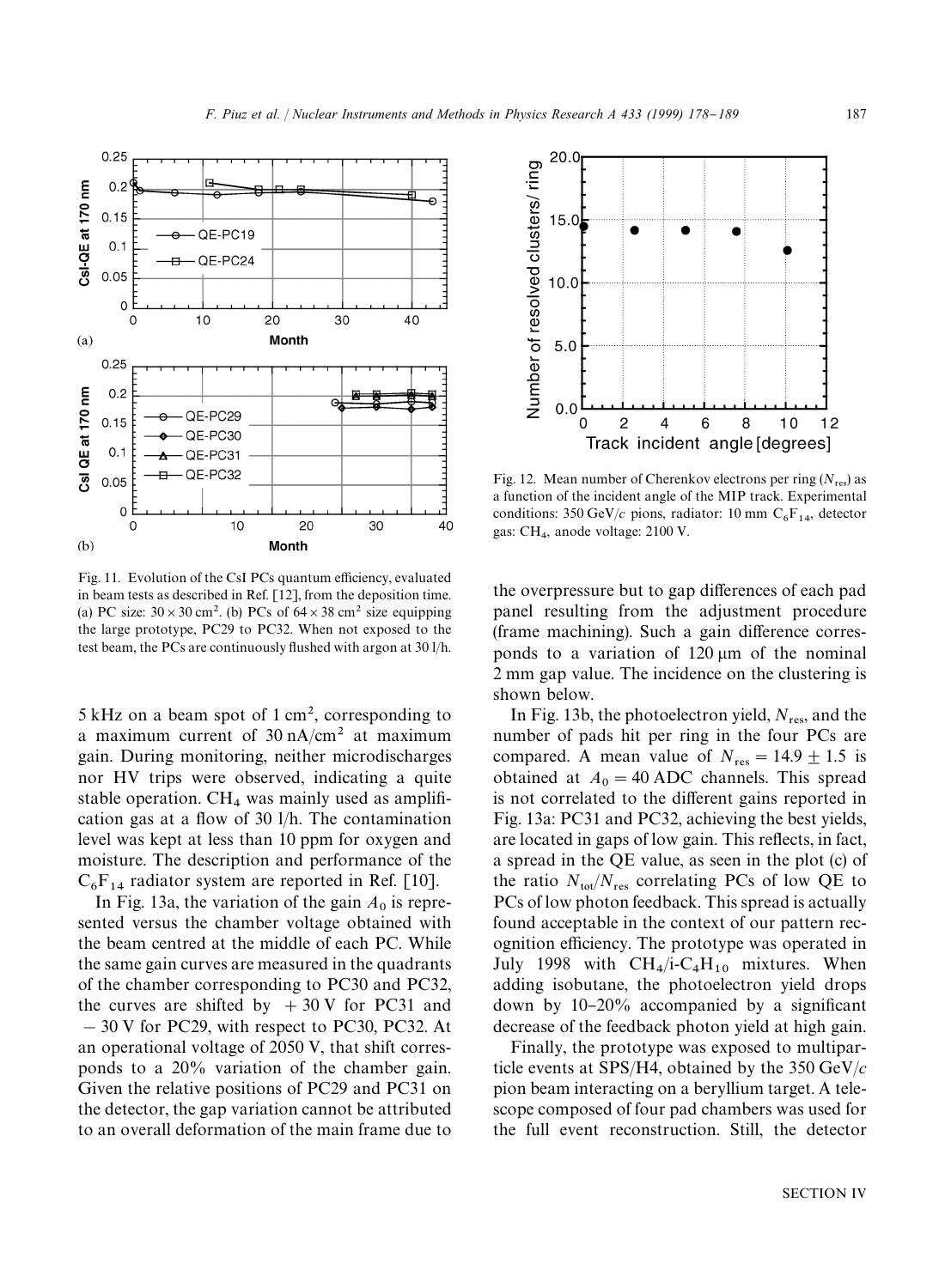

Fig. 13. A comparison of the performance of the 4 PCs (PC29 - PC32) mounted inside the large prototype. Experimental conditions: 350 GeV/*c* pions at normal incidence, radiator: 10 mm  $C_6F_{14}$ , detector gas: CH<sub>4</sub>. (a) Single electron mean PH as a function of HV, measured at the centre of each PC. As function of the single electron mean PH: (b) mean  $N_{\text{res}}$  and  $N_{\text{pad}}$  per ring, (c) the ratio  $N_{\text{tot}}/N_{\text{res}}$  (feedback photon fraction). One ADC channel corresponds to 0.17 fC.

showed stable operation, though submitted to heavily ionizing events and local secondary track density of up to 100 per  $m^2$  [10].

## *5.1. Ageing and* &*heavily-ionizing*' *events*

In addition to the degradation provoked by contaminants, a CsI PC operated in an MWPC may be damaged by the impact of the ions cloud of each avalanche. Taking the ion charge per photoelectron and MIP as  $8 \times 10^{-14}$  and  $1.2 \times 10^{-12}$ C, respectively, at a maximum gain of  $5 \times 10^5$ , the beam rates routinely used at the test beams were equivalent to  $3 \times 10^{-8}$ (C/cm<sup>2</sup>)/s. Thus the charge density integrated over a 1 year lead run at ALICE (corresponding to  $10^6$  s), amounting to  $0.05$  mC/cm<sup>2</sup>, was largely overcome during the test exposure without showing any degradation of the PCs.

In 1995-1996, a relevant information was obtained from the operation, during two periods of four weeks each, of a CsI-based imaging detector built in our group for the NA44 experiment, using lead beam on target. The CsI photodetectors, part of the Threshold Imaging Cherenkov detector (TIC  $[15,16]$ ) were located close to the lead beam dump and were delivering high burst current  $(100-400 \text{ nA})$ . However, the magnetic spectrometer in use at NA44 was designed such that very few charged particles were traversing the gaseous radiator of the TIC without even crossing the photodetectors. Hence, it is expected that a large part of the current was produced by neutrons. During these beam periods, the performance has been found stable and the detector operation was satisfactory.

In conclusion, although the ageing of CsI PCs at the present is neither well quantified nor fully understood, our detector has been found stable under ion rates much larger than those expected during the ALICE operation.

# 6. Conclusions

A 1 m<sup>2</sup> prototype of a CsI-RICH has been thoroughly tested under single and multi-particles irradiations. Equipped with a 10 mm thick  $C_6F_{14}$ radiator and four CsI PCs, each of  $64 \times 38$  cm<sup>2</sup>